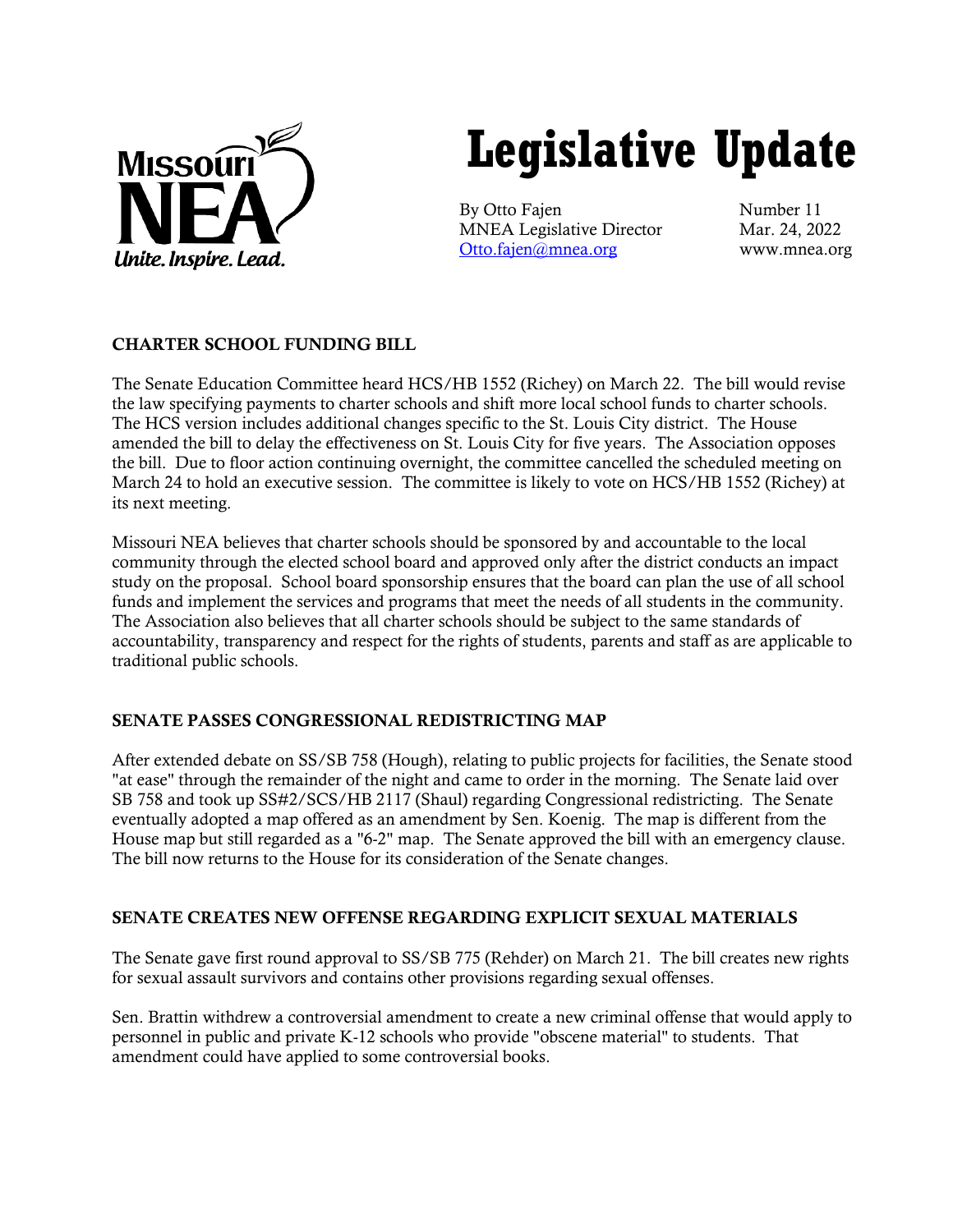Sen. Brattin offered a different amendment that prohibits providing "explicit sexual material" to students. The new amendment does not apply to texts and resembles the existing offense of providing material to minors that is considered "pornographic for minors". The Senate adopted the amendment.

# SENATE DEBATES RESTRICTIONS ON EMPLOYER COVID VACCINE REQUIREMENTS

The Senate debated SS/SB 758 (Hough) for many hours on March 23 but did not bring the bill to a vote. The bill relates to public projects for facilities. The Senate has debated the bill for about nine hours, and most discussion has been on various amendments to restrict or prohibit employers from requiring employees to have COVID vaccines or to discipline or terminate employees who choose not to be vaccinated.

# HOLOCAUST EDUCATION

The House perfected HCS/HB 2000 (Schwadron) on March 24. This bill designates the second week in April as "Holocaust Education Week" and requires school districts to adopt a curriculum and provide age appropriate Holocaust education instruction at some point during the school year.

The Senate Progress and Development Committee heard SB 983 (Williams) on March 23. The bill requires the Holocaust Education and Awareness Commission to implement Holocaust education and awareness programs to educate elementary and secondary students about the Holocaust. The bill designates the fourth week in January as "Holocaust Education Week". The week shall include ageappropriate instruction, as determined by each school district.

The Association supports both bills. The Association believes that the historical events of the Holocaust must be taught to provide insight into how atrocities of this magnitude develop. The Association also believes that Holocaust education promotes human rights, prevents future genocides, and reduces doubt that these horrifying events occurred.

# SCHOOL RETIREMENT

The House Pensions Committee heard HB 2161 (Dinkins) and HB 2430 (Rusty Black) on March 23. These similar bills would create an increased retirement allowance multiplier of 2.55% for PSRS retirees with 32 or more years of service. The Association supports both bills.

# EXTENDED LEARNING OPPORTUNITIES

The House gave final approval to HB 1856 (Baker) on March 24. The bill would create a policy that would allow students to receive credit for participation in out-of-classroom learning experiences as approved by the State Board of Education, a school board, or a charter school.

# COMPUTER SCIENCE COURSES

The House gave final approval to HB 2202 (Fitzwater) on March 24. The bill would require district high schools and charter high schools to offer computer science courses or imbedded instruction. The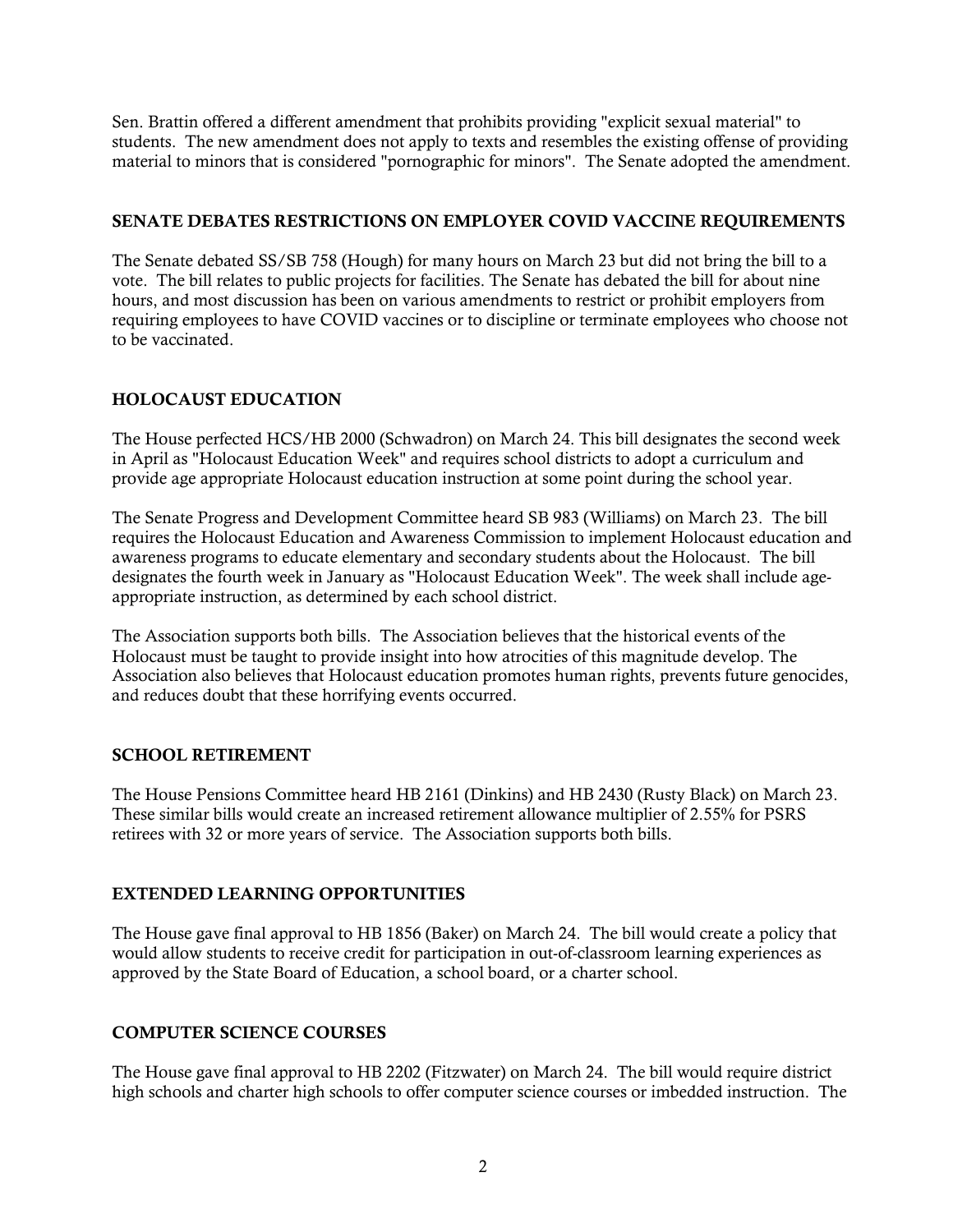bill allows high schools the option to comply by informing students and parents of virtual course offerings in computer science.

#### DRIVER'S EDUCATION COURSES

The Senate Transportation Committee heard SB 1113 (O'Laughlin) on March 22. The bill requires public high schools, including charter high schools, to offer an approved driver's education course, taught by a qualified instructor, to students each school year. The bill creates a state fund to help fund driver education programs. The course is not required to graduate from high school. A student who successfully completes the course shall receive one-half credit as an elective. First-time driver's license applicants must complete an approved driver's education program. The bill contains a six-year sunset clause.

# RESTRICTING MEDICAID FUNDING

The Senate Appropriations Committee heard HCS/HJR 117 (Smith) on March 22. The HJR would ask voters for permission for the legislature to not fund Medicaid expansion as approved by Missouri voters in 2020. The Association supports implementation of this important, voter-approved program and opposes the joint resolution.

# SUICIDE PREVENTION

The House-Health and Mental Health Policy Committee voted to approve HCS/HB 2136 (Ann Kelley) on March 21. The bill enacts requirements relating to suicide prevention education and information. Districts shall offer two hours of professional development and teachers may participate in the training. The bill also requires student ID cards to have suicide prevention contact information. The Association supports the bill.

# COMPETENCY-BASED EDUCATION

The House Workforce Development Committee heard HB 1956 (Richey) on March 21. The bill would establish a competency-based alternative graduation pathway, allow grants to schools to create competency-based education programs, and create the Competency-Based Education Task Force. The Association supports the bill.

# INITIATIVE PETITION

The House Elections and Elected Officials Committee scheduled to hear HJR 130 (McDaniel) on March 23, but the committee postponed the hearing. The Association opposes HJR 130. The measure would increase the approval requirement for constitutional amendments, including those brought by initiative petition and by the General Assembly, by requiring both a statewide majority vote and a majority vote in at least half of the state House districts to pass. The Association is concerned that this measure replaces the simple majority requirement with a more complex and difficult threshold. This change could make it significantly more difficult to gain approval of a measure brought by the initiative petition process.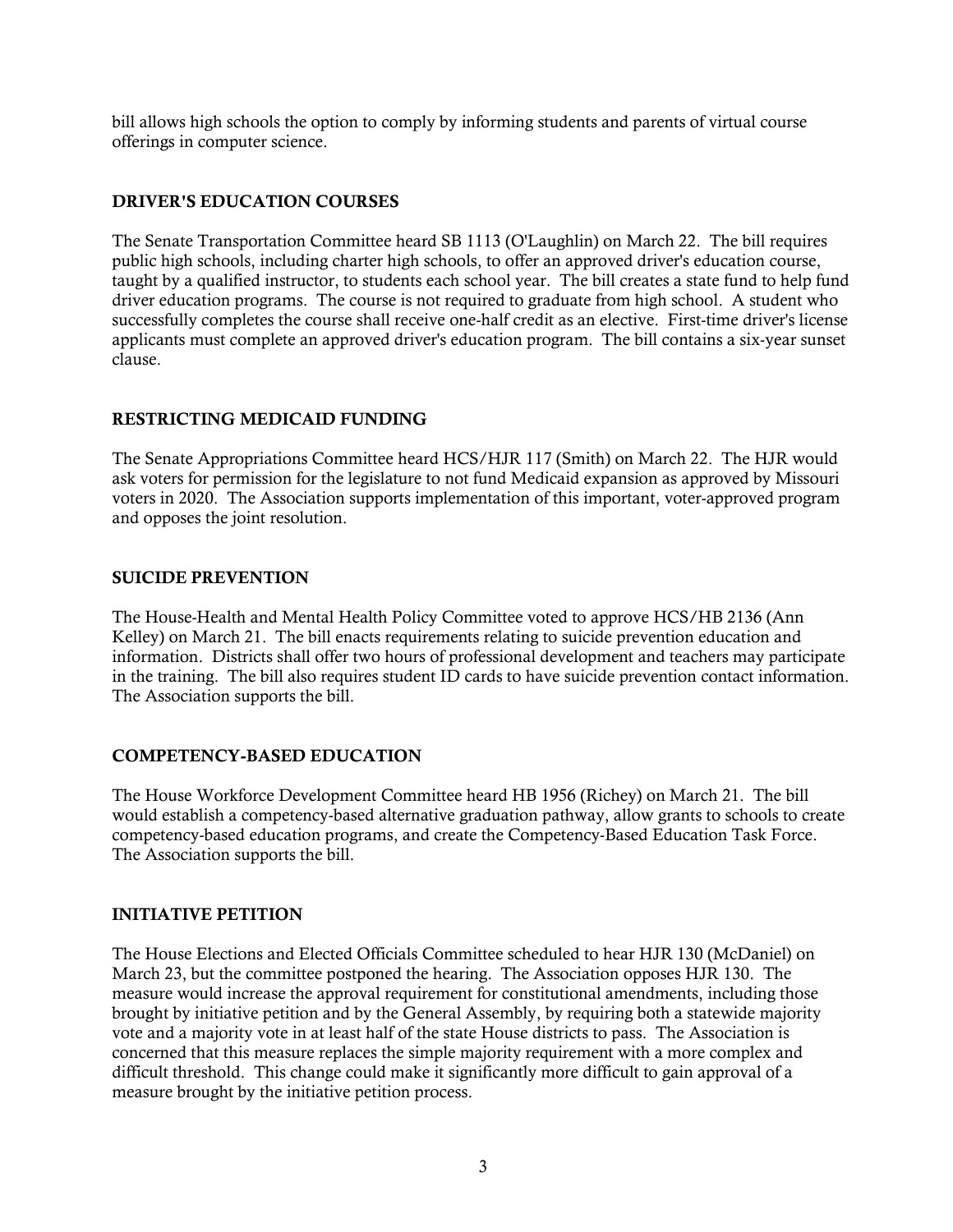#### PHOTO ID MANDATE

The Senate Local Government and Elections Committee heard three bills on March 23 that would require registered voters to provide a government-issued photo identification: SB 668 (Burlison), SB 695 (Brattin) and SB 1065 (Hoskins). The Association opposes barriers that keep eligible citizens from voting and being politically active and opposes all three bills.

# HOUSE HIGHER EDUCATION COMMITTEE

The committee heard HB 2670 (Ann Kelley) on March 21. The bill allows students in certain additional vocational certificate programs of study to be eligible for tuition reimbursements under the A+ schools program. The bill would include programs that are vocational but excluded due to length of program, such as certified nurse assistant programs, certified medication technician programs, level 1 medication aide and commercial driver's license programs.

#### SENATE EDUCATION COMMITTEE

In addition to HB 1552 regarding charter school funding, the committee also heard three other bills on March 22:

SB 957 (Bean) Establishes the "Workforce Diploma Program" to assist students in obtaining a high school diploma and in developing employability and career and technical skills.

SB 1051 (Brattin) to create a policy that would allow students to receive credit for participation in outof-classroom learning experiences as approved by the State Board of Education, a school board, or a charter school.

SB 1077 (Eslinger) to revise funding allocations for institutions of higher education by making a part of the allocation based on various student characteristics including annual earnings after graduation. As drafted, the bill would create incentives for institutions to emphasize programs leading to high-paying careers. This change could adversely affect programs leading to lower-paying careers, including teaching, social work and law enforcement.

# HOUSE-ELEMENTARY AND SECONDARY EDUCATION COMMITTEE

The committee heard four bills on March 22:

HB 1753 (Basye) to allow creation of recovery high schools for students in recovery from substance use issues. The bill allows school districts or groups of districts to apply to DESE for authority to create recovery high schools in regions around the state. The Association supports the bill.

HB 2008 (Schwadron) to establish detailed mandates on publishing every document used or available for use in instruction or training on a district's website and allow lawsuits to enforce compliance. The Association opposes the bill.